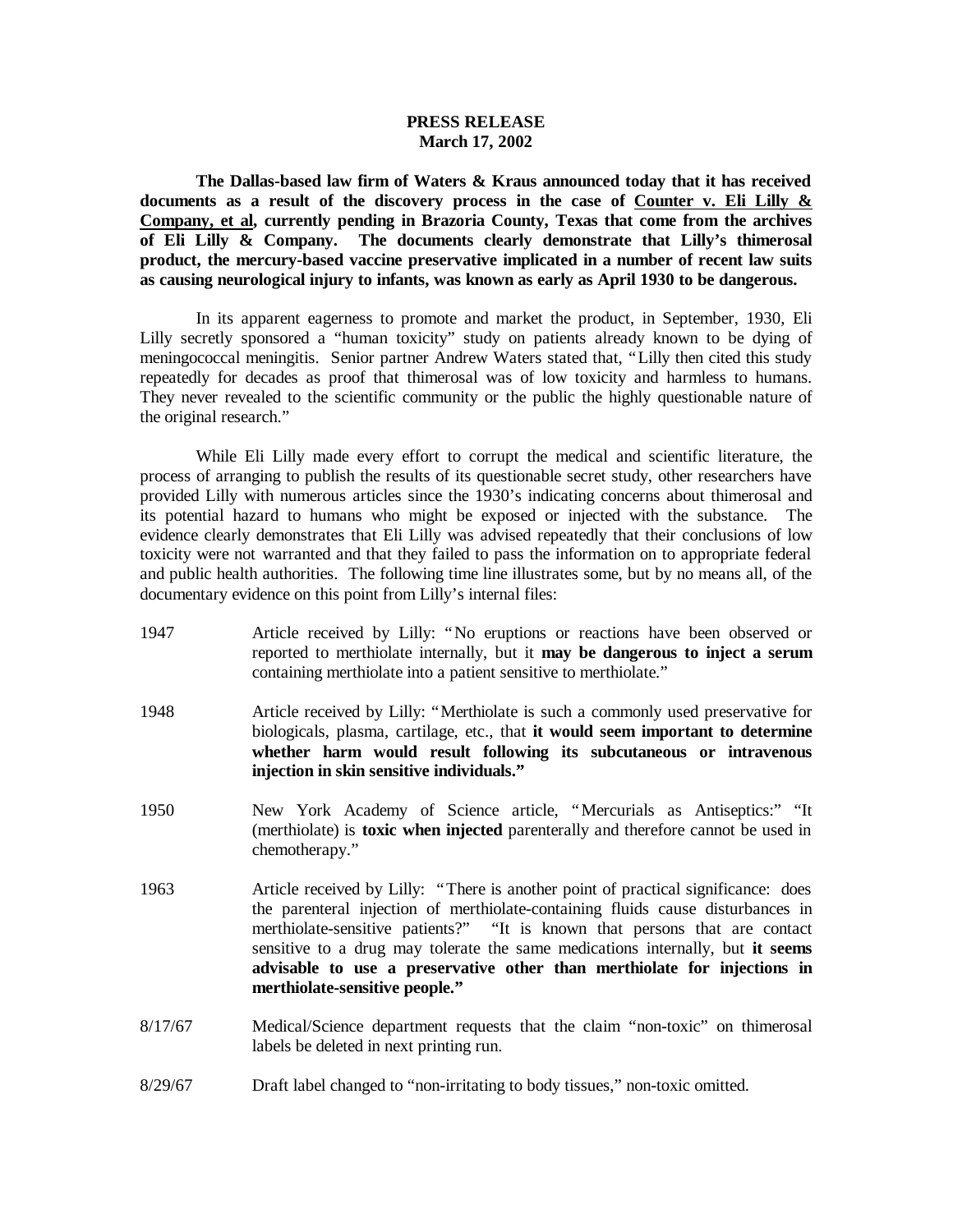- 1972 British Medical Journal reports case of skin burns resulting from the chemical interaction of thimerosal and aluminum. "Mercury is known to act as a catalyst and to cause aluminum to oxidize rapidly, with the production of heat." "The manufacturers who supply us with thimerosal have been informed." [Thimerosal is being used in vaccines which also contain aluminum].
- 1972 Article received by Lilly: **Merthiolate in vaccines caused six deaths** "The symptoms and clinical course of the six patients suggest subacute mercury poisoning."
- 4/27/76 Lilly responds to Rexall Drug Company's efforts to place the following warning on Merthiolate product: "Frequent or prolonged use or application to large areas may cause mercury poisoning." Lilly objects to this proposed warning, stating:

"We object to the connection of our trademark with the unjustified alarm and concern on the part of the user which the statement is likely to cause… . We are not aware of any instance of 'mercury poisoning' after decades of marketing this product. This is because the mercury in the product is organically bound ethylmercury as a completely non-toxic nature, not methylmercury."

1/5/82 FDA's advance notice of proposed rule making regarding thimerosal:

"At the cellular level, thimerosal has been found to be more toxic for human epithelial cells in vitro than mercuric chloride, mercuric nitrate, and merbromim (mercurichrom)." "It was found to be 35.3 times more toxic for embryonic chick heart tissue than for staphylococcus areus." 1950 study showed that thimerosal was no better than water in protecting mice from potential fatal streptococcal infection."

**"The Panel concludes that thimerosal is not safe** for OTC topical use because of its potential for cell damage if applied to broken skin and its allergy potential. It is not effective as a topical antimicrobial because its bacteriastatic action can be reversed."

- 4/7/83 Additional language added to **some** Lilly labels: "As with any drug, **if you are pregnant or nursing a baby**, seek the advice of a health professional before using this product."
- 1991 Lilly ceases manufacture/sale of thimerosal. Licensing agreements demonstrate continued profits from the product until at least 2010.
- 12/8/99 Lilly MSDS regarding thimerosal:

"Primary Physical & Reproduction Effects: Nervous System and Reproduction Effects"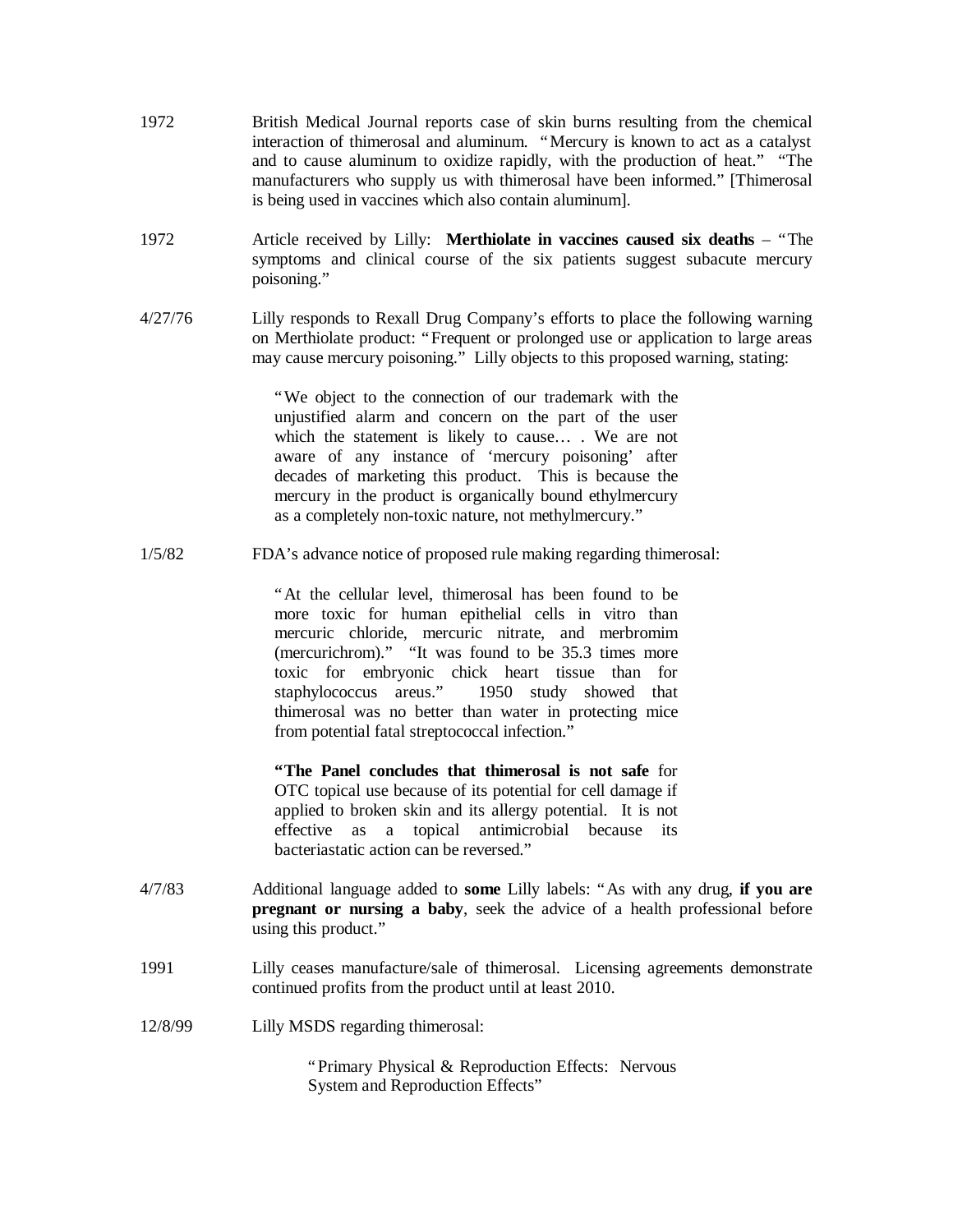"Effects of exposure include fetal changes.

"Mercury poisoning may occur."

"Exposure in children may cause mild to severe mental retardation... ."

"Hypersensitivity to mercury is a medical condition aggravated by exposure."

CERCLA Hazardous substance – toxic waste disposal.

Waters & Kraus is litigating a growing number of individual cases across the country involving infants that sustained serious neurological injuries from the thimerosal contained in their pediatric vaccines. Waters & Kraus is leading the following coalition of firms in bringing these cases to trial:

#### **EVERT & WEATHERSBY, L.L.C.**

3405 Piedmont Road, Suite 225 Atlanta, Georgia 30305-1764 Tel: 404.233.8718

#### **DORAN & MURPHY, LLP**

1234 Delaware Avenue Buffalo, New York 14209 Tel: 716.884.2000

# **DOGAN & WILKINSON**

726 Delmas Avenue Pascagoula, Mississippi 39567 Tel: 228.762.2272

# **O'CONNELL & O'SULLIVAN**

217 N. McLean Blvd., Suite 2C Elgin, Illinois 60123 Tel: 847-741-4603

### **HENDRICKSON & LONG**

214 Capital Street P.O. Box 11070 Charleston, W. VA 25339 Tel: 304.346.5500

#### **ANDERSON & KRIGER, APLC**

40925 County Center Drive, Suite 210 Temecula, California 92591 Tel: 909.296.5090

# **WISE & JULIAN, PC**

3555 College Avenue Alton, Illinois 62002 Tel: 618.462.2600

## **MARTZELL & BICKFORD**

338 Lafayette Street New Orleans, Louisiana 70130 Tel: 504.581.9065

### **NANCE, CACCIATORE AND HAMILTON**

525 North Harbor Blvd. Melbourne, Florida 32935 Tel: 321.254.8416

### **FERRARO & ASSOCIATES, P.A.**

First Union Financial Center 200 South Biscayne Boulevard, Suite 3800 Miami, Florida 33131 Tel: 305.375.0111

# **CANTOR, ARKEMA AND EDMONDS, P.C.**

First National Bank Building 823 East Main Street P.O. Box 561 Richmond, VA 23218-0561 Tel: 804.644.1400